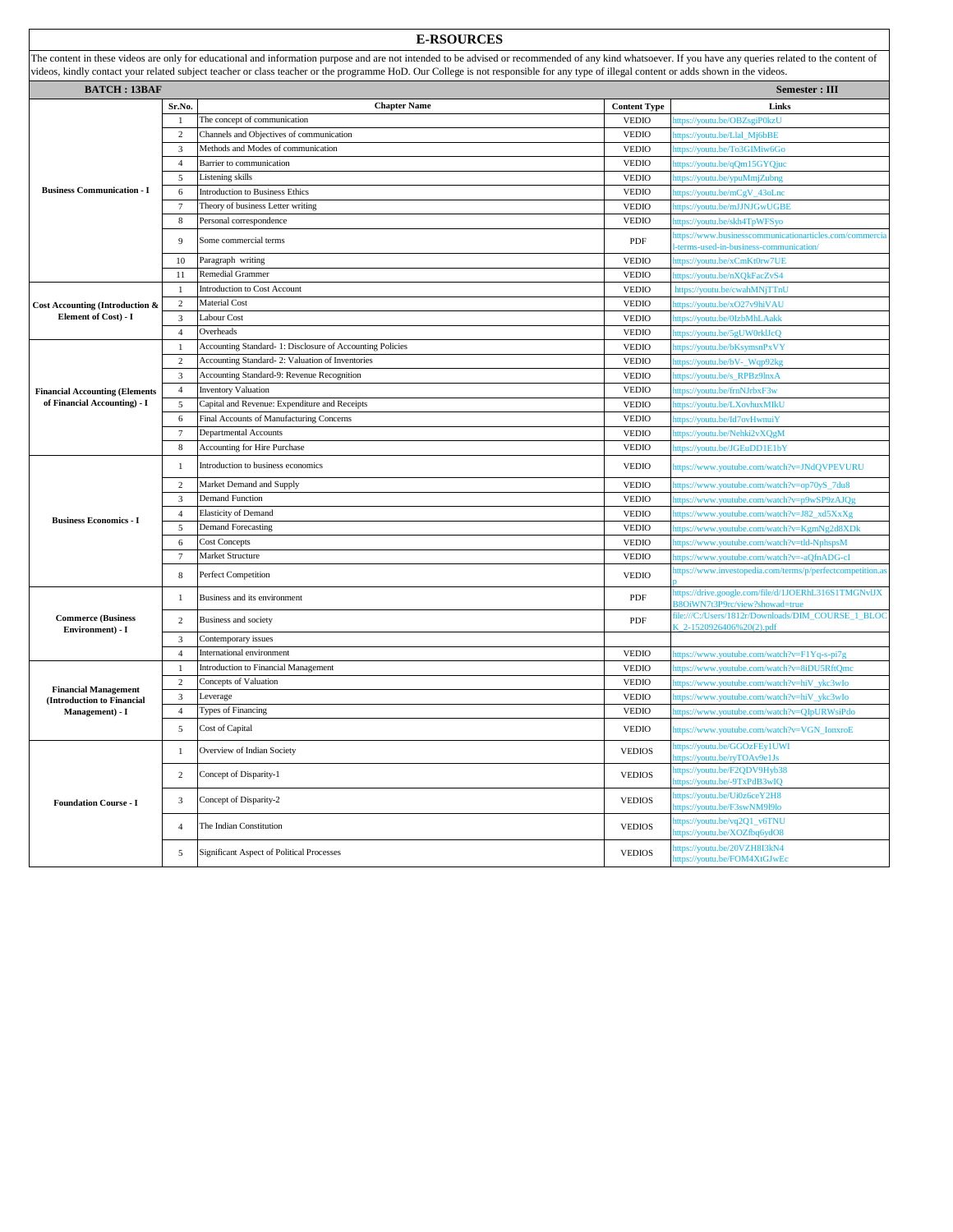| <b>BATCH: 14BAF</b>             |                 |                                                                                                                | Semester : III      |                                                                                                  |
|---------------------------------|-----------------|----------------------------------------------------------------------------------------------------------------|---------------------|--------------------------------------------------------------------------------------------------|
|                                 | Sr.No.          | <b>Chapter Name</b>                                                                                            | <b>Content Type</b> | <b>Link</b>                                                                                      |
| <b>Direct Tax</b>               | -1              | Basic terms                                                                                                    | <b>VEDIO</b>        | nttps://youtu.be/gVN8xYqjgeo                                                                     |
|                                 | 2               | Scope of total income                                                                                          | <b>VEDIO</b>        | ttps://youtu.be/8RxNbs9BqHY                                                                      |
|                                 | 3               | Head of income                                                                                                 | <b>VEDIO</b>        | nttps://youtu.be/S0pn0uNVHKA                                                                     |
|                                 | $\overline{4}$  | Deduction from total income                                                                                    | <b>VEDIO</b>        | ttps://youtu.be/K3TZgrA4lWA                                                                      |
|                                 | 5               | Computation of total income for individual                                                                     | <b>VEDIO</b>        | ttps://youtu.be/wSP1EZQFozQ                                                                      |
|                                 | $\mathbf{1}$    | Classification of cost and cost sheets                                                                         | <b>VEDIO</b>        | https://www.youtube.com/watch?v=yR0TykJezN4                                                      |
| <b>Cost Accounting - II</b>     | $\overline{2}$  | Reconcilation of cost and Finacial accounts                                                                    | <b>VEDIO</b>        | attps://www.youtube.com/watch?v=rOaOj7Rt1yc                                                      |
|                                 | 3               | Contract costing                                                                                               | <b>VEDIO</b>        | nttps://youtu.be/0zrQ8zzme9A                                                                     |
|                                 | $\overline{4}$  | Process costing                                                                                                | <b>VEDIO</b>        | ttps://youtu.be/NjTTHRGDTnY                                                                      |
|                                 | 1               | Partnership Final Accounts based on Adjustment of Admission or Retirement / Death of a Partner during the Year | <b>VEDIOS</b>       | https://youtu.be/jHF2V8MF8Js<br>https://youtu.be/0_g6-718J0Y                                     |
|                                 |                 |                                                                                                                |                     | ttps://youtu.be/sYEXk1dHuwM                                                                      |
| <b>Financial Accounting III</b> | $\overline{2}$  | Piecemeal Distribution of Cash                                                                                 | <b>VEDIO</b>        | attps://www.youtube.com/watch?v=vYU3FqecTis                                                      |
|                                 | 3               | <b>Amalgamation of Firms</b>                                                                                   | <b>VEDIO</b>        | nttps://www.youtube.com/watch?v=mC2GILQOEzQ&t=59                                                 |
|                                 | $\overline{4}$  | Conversion / Sale of a Partnership Firm into a Ltd. Company                                                    | <b>VEDIO</b>        | attps://www.youtube.com/watch?v=ijXhEj26a1o                                                      |
|                                 | 5               | Accounting of Transactions of Foreign Currency                                                                 | <b>VEDIO</b>        | attps://www.youtube.com/watch?v=JZtc6Tg9MI0                                                      |
|                                 | 1               | <b>Introduction to Macroeconomics</b>                                                                          |                     |                                                                                                  |
|                                 | 1               | Macro economics                                                                                                | <b>VEDIO</b>        | https://youtu.be/eqowPeVaRb4                                                                     |
|                                 |                 |                                                                                                                |                     | https://youtu.be/LN0kLrM4mC0                                                                     |
|                                 | 2               | circular flow of Income                                                                                        | <b>VEDIOS</b>       | https://youtu.be/wIiB8BrjYcY https://youtu.be/tvFNvRP--                                          |
|                                 |                 |                                                                                                                |                     |                                                                                                  |
|                                 |                 |                                                                                                                |                     | https://youtu.be/CEYPDt0fncY                                                                     |
|                                 | 3               | Measurement of National Income                                                                                 | <b>VEDIOS</b>       | https://youtu.be/usYJEC1e2n4 https://youtu.be/w86j0Je8J4I                                        |
|                                 |                 |                                                                                                                |                     | https://youtu.be/sARFjWhfmpc<br>https://youtu.be/T5kWwHYdU08                                     |
|                                 |                 |                                                                                                                |                     |                                                                                                  |
|                                 | $\overline{4}$  | Trade Cycle                                                                                                    | <b>VEDIOS</b>       | https://youtu.be/wJeUpCyXCXg<br>https://youtu.be/KnbXRshUMVw                                     |
|                                 |                 |                                                                                                                |                     | https://youtu.be/AAp7YQSkzDc                                                                     |
|                                 | 5               | Keynesian Economics                                                                                            | <b>VEDIOS</b>       | https://youtu.be/gZqBJTDXokk                                                                     |
|                                 |                 |                                                                                                                |                     | attps://youtu.be/U4BwSvDuz58                                                                     |
|                                 |                 |                                                                                                                |                     | https://youtu.be/bEuuKE5Y7iY                                                                     |
|                                 | 6               | Consumption function                                                                                           | <b>VEDIOS</b>       | https://youtu.be/3aW58un9ytc<br>nttps://youtu.be/nmPGuQNnsGE                                     |
|                                 |                 |                                                                                                                |                     | nttps://youtu.be/ulHoo6db6ss                                                                     |
|                                 | $7\phantom{.0}$ | <b>Investment Function</b>                                                                                     | <b>VEDIO</b>        | nttps://youtu.be/RsGg23nwC5M                                                                     |
|                                 | 8               |                                                                                                                | <b>VEDIOS</b>       | https://youtu.be/l2MmisiCIUQ                                                                     |
|                                 |                 | Theory of Multiplier                                                                                           |                     | https://youtu.be/CXGdGyWEHOQ                                                                     |
|                                 | п               | Money inflation and monetary policy                                                                            |                     |                                                                                                  |
|                                 | 9               | Money Supply                                                                                                   | <b>VEDIOS</b>       | nttps://youtu.be/uwN8OhF4xzQ<br>https://youtu.be/xmBtx273EK0                                     |
|                                 |                 |                                                                                                                |                     | https://youtu.be/rBg5CfVoDnk                                                                     |
| <b>Business Economics</b>       |                 |                                                                                                                | <b>VEDIOS</b>       | https://youtu.be/5_fs95DANLI                                                                     |
|                                 | 10              | Demand for money and Theory of Interest                                                                        |                     | https://youtu.be/H09RQ6jpj54<br>ttps://youtu.be/H09RQ6jpj54                                      |
|                                 | 11              | Money and Prices                                                                                               | <b>VEDIOS</b>       | nttps://youtube.com/watch?v=3hvUTg98Vks&feature=share                                            |
|                                 |                 |                                                                                                                |                     | https://youtu.be/hrQn9NiabzU                                                                     |
|                                 | 12              | Inflation                                                                                                      | <b>VEDIOS</b>       | ttps://youtu.be/IEn_UeGnNnw                                                                      |
|                                 | 13              | <b>Monetary Policy</b>                                                                                         | <b>VEDIO</b>        | https://youtu.be/AWSWwfcJFNI                                                                     |
|                                 | Ш               | <b>Constituents of Fiscal Policy</b>                                                                           |                     |                                                                                                  |
|                                 | 14              | Role of the Governement                                                                                        | PPT                 | https://www.slideshare.net/mattbentley34/public-goods-<br>69589190 https://youtu.be/JXsNwWPktiw  |
|                                 |                 |                                                                                                                |                     | ttps://youtu.be/Q4hvLOO94pw                                                                      |
|                                 | 15              | <b>Fiscal Policy</b>                                                                                           | <b>VEDIO</b>        | https://youtu.be/kPO3Lbpa1Lk                                                                     |
|                                 | 16              | <b>Instruments of Fiscal Policy</b>                                                                            | <b>VEDIO</b>        | https://youtu.be/OSVGAmuZV7A                                                                     |
|                                 | 17              | Public Expenditure                                                                                             | <b>VEDIO</b>        | https://youtu.be/TE5rq1hL79c                                                                     |
|                                 | 18              | Public Debt                                                                                                    | <b>VEDIO</b>        | https://youtu.be/iOLELp3p3RE                                                                     |
|                                 | 19              | Union Budget, Deficits and FRBM                                                                                | <b>VEDIO</b>        | https://youtu.be/iOLELp3p3RE                                                                     |
|                                 | IV              | Open economy Theory and institution of International trade                                                     |                     |                                                                                                  |
|                                 | 20              | open ecconomy -Trade theories                                                                                  | <b>VEDIOS</b>       | https://youtu.be/rzCemCz_lfw<br>ttps://youtu.be/Xznyh3ReoRw                                      |
|                                 | 21              | Terms of Trade and Gains from Trade                                                                            | <b>VEDIOS</b>       | https://youtu.be/bsyljlD2hy                                                                      |
|                                 |                 |                                                                                                                |                     | attps://youtu.be/jOKVkUMOXr88<br>https://youtu.be/WEpSviE-4rI                                    |
|                                 | 22              | Free Trade Vs. Protection                                                                                      | <b>VEDIOS</b>       | https://youtu.be/Z4FPp37YqrA                                                                     |
|                                 | 23              | Foreign Investment                                                                                             | <b>VEDIO</b>        | https://youtu.be/js3jypNPzD4                                                                     |
|                                 | 24              | Balance of Payment, Disequilibrium and Corrective Measures                                                     | <b>VEDIO</b>        | https://youtu.be/_V2OdVfxQ_M                                                                     |
|                                 | 25              | Foregn Exchange market or Foregn Rates                                                                         | <b>VEDIO</b>        | https://youtu.be/OmHyDu7LaOY                                                                     |
|                                 | $\mathbf{1}$    | Introduction to Computers                                                                                      | PDF                 | nttps://www.just.edu.jo/~mqais/CIS99/PDF/Ch.01_Introduc<br>ion_%20to_computers.pdf               |
|                                 | 2               | <b>Office Productivity Tools</b>                                                                               | <b>VEDIO</b>        | https://www.youtube.com/watch?v=greIHuquiOo                                                      |
|                                 |                 |                                                                                                                |                     | https://www.nidirect.gov.uk/articles/email-internet-and-                                         |
| IT in Accountancy-I             | 3               | Web                                                                                                            | PDF                 | ocial-media                                                                                      |
|                                 |                 |                                                                                                                |                     | https://www.slideshare.net/BiniamBehailu/introduction-to-                                        |
|                                 | 4               | Introducation to internet and othr emerging technology                                                         | PPT                 | emerging-technology-249882172                                                                    |
|                                 | 5               | E-Commerce                                                                                                     | <b>VEDIO</b>        | nttps://www.youtube.com/watch?v=6WbnnN3p_jc                                                      |
| <b>Business Law</b>             | -1              | The Indian Partnership Act                                                                                     | <b>VEDIO</b>        | nttps://youtu.be/JF5yOmnRtdU                                                                     |
|                                 | 2               | Limited Liability Partnership Act                                                                              | <b>VEDIO</b>        | nttps://youtu.be/raMfsTGnlDI                                                                     |
|                                 | 3               | Factories Act                                                                                                  | <b>VEDIO</b>        | nttps://youtu.be/Nc3WJf8Pyx0                                                                     |
| <b>Foundation Course</b>        | $\mathbf{1}$    | An overview of the financial system                                                                            | <b>VEDIO</b>        | https://www.youtube.com/watch?v=RcIxTjJJ_2Y                                                      |
|                                 | 2               | Financial markets                                                                                              | PDF                 | nttps://corporatefinanceinstitute.com/resources/knowledge/tr                                     |
|                                 |                 |                                                                                                                |                     | ding-investing/financial-markets/<br>attps://www.investopedia.com/terms/f/financialinstrument.as |
|                                 | 3               | Financial instruments                                                                                          | PDF                 |                                                                                                  |
|                                 | $\overline{4}$  | Financial services                                                                                             | <b>VEDIO</b>        | https://www.youtube.com/watch?v=QUHJSvaHV28                                                      |